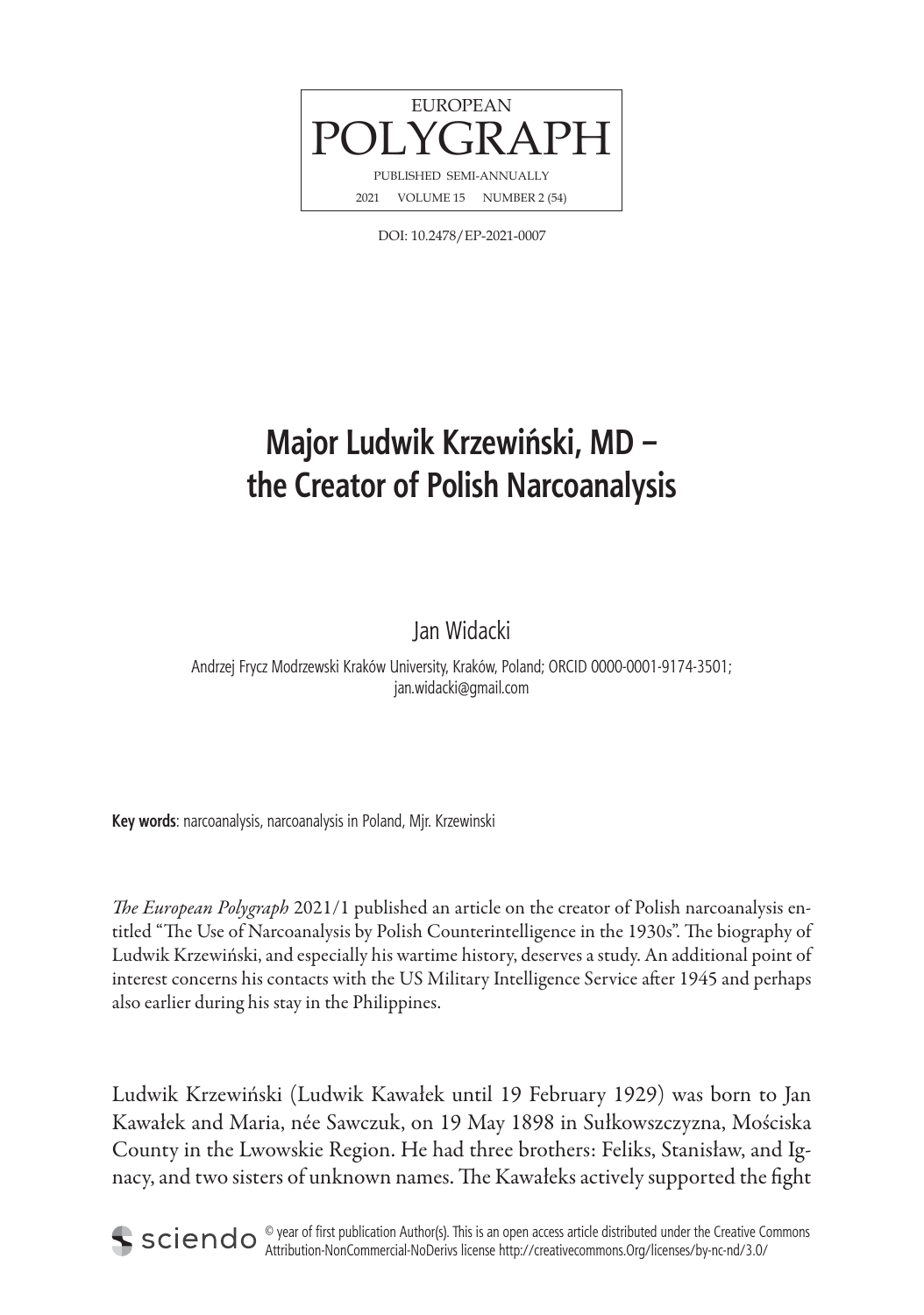for independence, with proof being the active participation of Ludwik's father and brothers in the defence of Lwów. Ludwik himself, as well as his sisters, helped to collect gold to support the Polish Legions. His father was arrested by the Russians after photographs and documents of the Sharpshooters were found on him during a search, and Feliks Czech, fiancé of one of his sisters, died as a second lieutenant in the Polish Legions. (The fundamental source for drafting Ludwik Krzewiński's biography before 1939 is his personal file that can be found in the Military Historical Office of the Central Military Archives [sygn. 1769/89.2710]). A good resource for studying his later life are the files of the case against the officers of the Independent Technical Section (ITS) from the Second Department of the Polish General Staff files in communist Poland early in the 1950s. They can be found in the Archives of the Institute of National Remembrance, the Central Archives of Modern Records (Archiwum Akt Nowych – AAN) and the State Archives in Warsaw (Archiwum Państwowe w Warszawie).

In Lwów, Ludwik first attended the Henryk Sienkiewicz Primary School and later Secondary School No. 4. While in his secondary school, he joined the Sokół (Falcon) Polish Gymnastic Society and the Boy Scouts, completing the course for scouting instructors in 1913–14. As an active member of the Society for the People's School (TSL), he visited villages on reading and writing courses for illiterate Poles. When he volunteered to join the Polish Legions at the outbreak of the First World War, he was rejected due to his age (he was 16) and "measly physical condition". Yet in 1914–16 he was involved, together with his sisters, in organising the aforementioned aid for the Legions. During the capture of Lwów in the wake of the Russian offensive of 1915, Ludwik and his father were arrested, beaten, and detained in a POW camp for six weeks. After the Russians were driven back, he was forced into the Austrian Army in 1916. His request to be transferred to the Polish Legions resulted in assignment to the 24th Infantry Battalion of the 19th Imperial-Royal Landwehr Infantry Regiment (Lwów) and posting to the front. When he and his battalion returned to Lwów in 1918, he stole blank documents from the battalion's clerical office, and used a hectograph to forge seals and signatures of Austrian officers, to help Poles desert the Austrian Army and leave for the Kingdom of Poland, where the Regency Council embarked on the organisation of the Polish Army. In this area, Krzewiński cooperated with the underground Polish Military Organisation. In September 1918 he was sent to the officer school in Kamionka Strumiłowa, where he was disarmed and arrested by the army of the West Ukrainian People's Republic. He successfully fled his Ukrainian captivity and reached Lwów, where the Polish Ukrainian hostilities were raging. In the city, he was beaten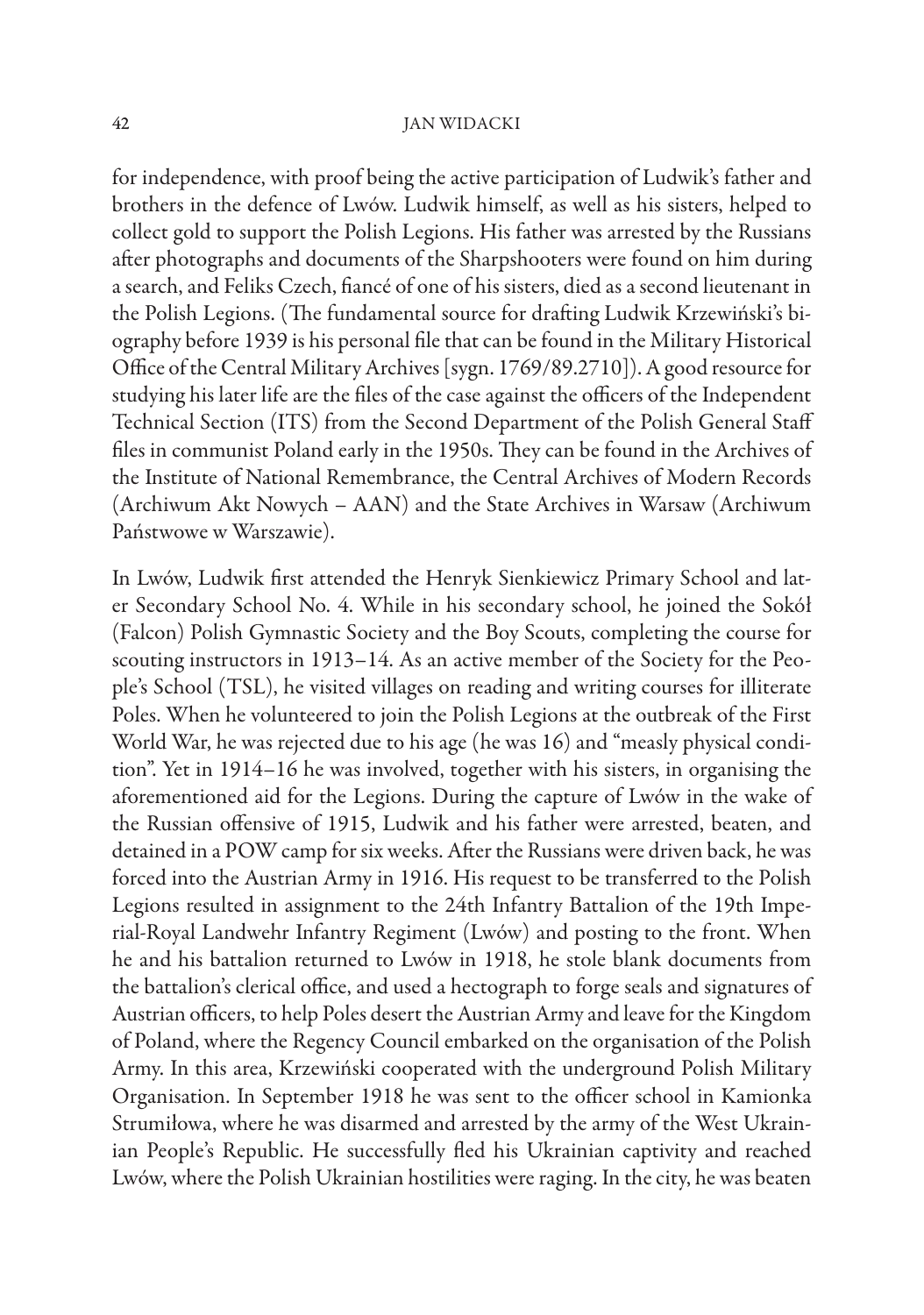with rifle butts and wounded with a bayonet by a Ukrainian squad. A Polish patrol saved his life. Beaten and wounded, Krzewiński made it to his family home at ul. Szeptyckiego 3. From there he took a Russian rifle, which, it seems, had been stored there since the Russians' retreat from Lwów, and joined the fight. He participated in the attack on the Church of St Yuri. However, the wound sustained earlier and the aftermath of the beating made him resign from further armed struggle. He passed his weapon to other defenders of Lwów, and took to assembling telephones for the fighting Polish troops.

On 19 December 1918 he joined the Polish Army and was assigned to an artillery battery, fighting Ukrainians in the battles of Rząśnia, Sołonka, Kulparkow, Krzywczyce, and Dublany. Due to a relapse of his former injuries, he had to spend several weeks in hospital in February 1919. His artillery regiment, originally given the number 1, was later renumbered 4 and finally - 5. On 19 March 1919 Krzewiński was granted the "Orlęta" Honorary Decoration for "*bravery and faithful service to*  the Homeland, in memory of the past fight and the defence of Lwów and the Eastern *Marches*" [A transcript regarding the diploma for the "Orlęta" Honorary Decoration, WBH-CAW sygn. 1769/89.2710].

Late in 1919 Corporal Ludwik Kawałek was ordered to join a course for military paramedics in Lwów. He also embarked on medical studies at the John Casimir University in Lwów, which he had to suspend due to service until 1922, when he returned to the university. For the duration of his studies, he "was transferred and entered into the files of Sanitary Battalion No. 6 stationed in Lwów. On 23 March 1924 he was promoted to second lieutenant (with effect from 1 February 1919) [Order of the Minister for Military Affairs, WBH-CAW sygn. 1769/89.2710]. In 1923 he completed his education, however, still without being conferred a doctorate, and was assigned for internship to the 14th Jazłowce Uhlan Regiment and later to the 43rd Infantry Regiment of the Borderland Riflemen (Dubno garrison in Volhynia). By an order from July 1924, he joined the Military Sanitary School in Warsaw for an eight-week course in protection against gas weapons. In 1927 he was granted a doctoral degree in medicine at the Medical Faculty of the John Casimir University in Lwów, and in 1930 he was transferred from the 6th Sanitary Battalion to the Military Gas Institute in Warsaw, to the position of experimenter. Lt Ludwik Kawałek changed his family name to Krzewiński on 19 February 1929 [Lwów Regional Office, L;Ac 138/nazw.ex 1929, WBH-CAW 1769/89.2710], was promoted to captain on 1 January 1930 [Personal Order of the Minister for Military Affairs No. 5/30, WBH-CAW sygn. 1769/89.2710, and on 9 December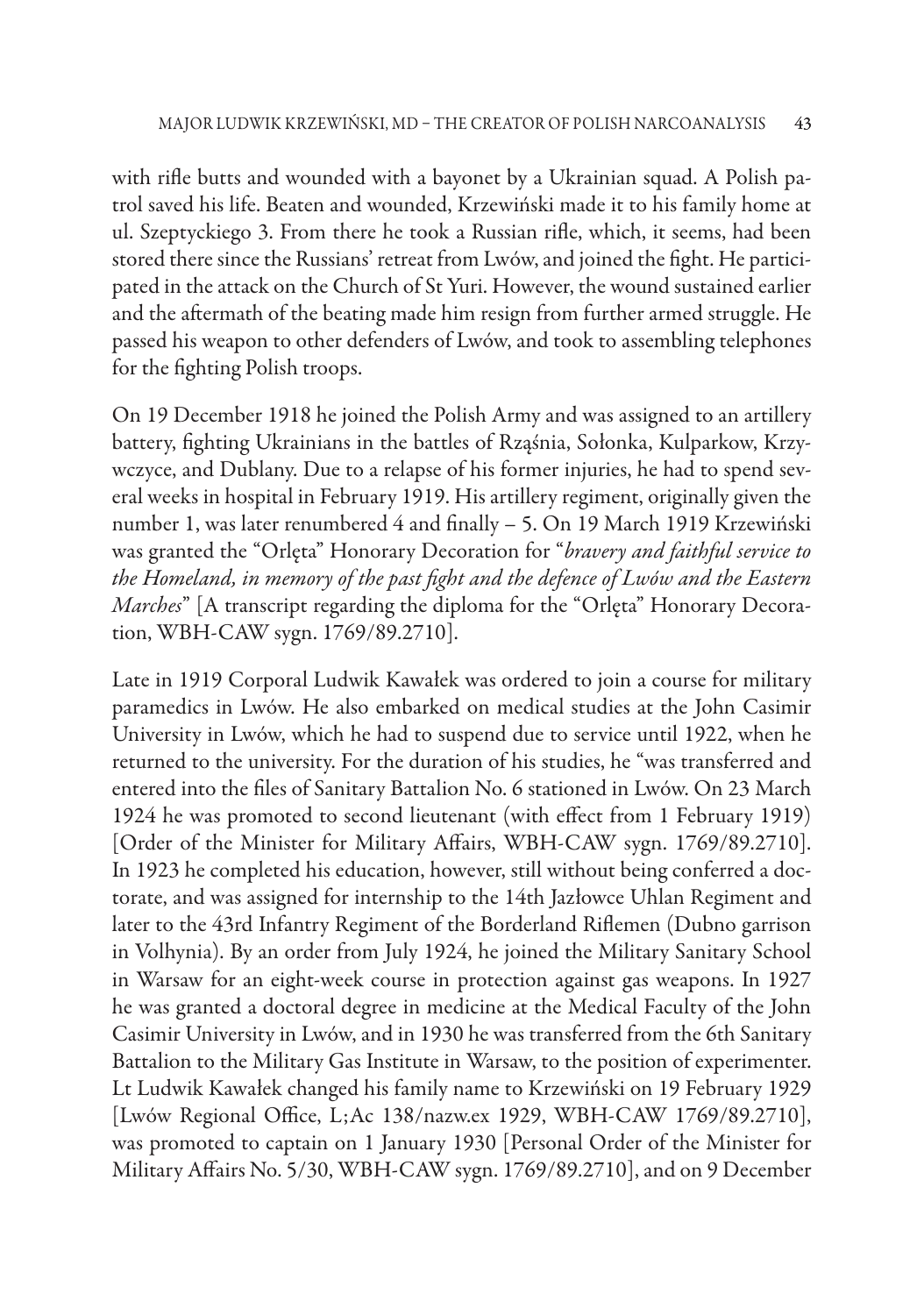1930, "Ludwik Krzewiński was joined in holy matrimony with Jadwiga Karolina Fryderyka Ehrlich [Record Book for 1930, No. 499 RC Parish of St Alexander]" in the Church of St Alexander in Warsaw. A son, of an unknown name, was born to the Krzewińskis on 9 January 1933 [Annual addendum to the Qualifications List for 1934, WBH-CAW, sygn. 1769/89.2710].

In 1931 he became a lecturer at the Centre for Sanitary Training. Enjoying the opinion of a good lecturer, he was recognised for his work, and in 1931 received the Silver Cross of Merit. The application for the award of the cross, signed by the Minister of Internal Affairs, Bronisław Pieracki, reads among others: "As a lecturer in the Clinical Unit of Military Gases at the Central Sanitary Training (sic!), he is professionally devoted to warfare chemistry and the treatment of warfare poisonings. With respect to the above, he is an ardent supporter of the idea of protecting the civilian population against toxic gases, a subject he devoted plenty of academic and expert research to. He works creatively as an inventor of kits and dressings against toxic gases for the Gas and Air Defence League (Polish acronym LOPP), and also lectures and writes manuals for civilians etc. His activity significantly contributes to the development of air and gas defence organisations" [Application for the Cross of Merit for Cpt. Ludwik Krzewiński, MD, WBH-CAW sygn. 179/89.2710].

Opinions written by his military superiors portray Krzewiński as a "*stalwart, honor*ary officer, with a profound sense of personal dignity, friendly, ambitious, diligent and *meticulous at work"* [Annual addendum to the Qualifications List for 1930, WBH-CAW, sygn. 1769/89.2710]. Another reference, from the time of his employment at the Centre for Sanitary Training, signed by its commander, Brigadier General Kołłątaj Strzednicki, MD, reads: *"extremely talented and intelligent, he surprises*  with the wealth of knowledge he has acquired. He works a lot scientifically and has *a penchant for inventions*" [Annual addendum to the Qualifications List for 1932, WBH-CAW, sygn. 1768/89.2710]. Krzewiński was also recognised as "a highly specialised expert in gas defence".

On 1 December 1933, Lt Krzewiński was transferred from the Centre for Sanitary Training to the Second Department of Polish General Staff (intelligence and counterintelligence), or, to be more precise, to its Independent Technical Section.

The Independent Technical Section (ITS) was a laboratory with modern equipment employing several dozens of people, both military (mostly military physicians) and civilians. A large share of the staff had doctoral degrees. The Institute was given the fundamental task of developing technical methods and tools for intelligence and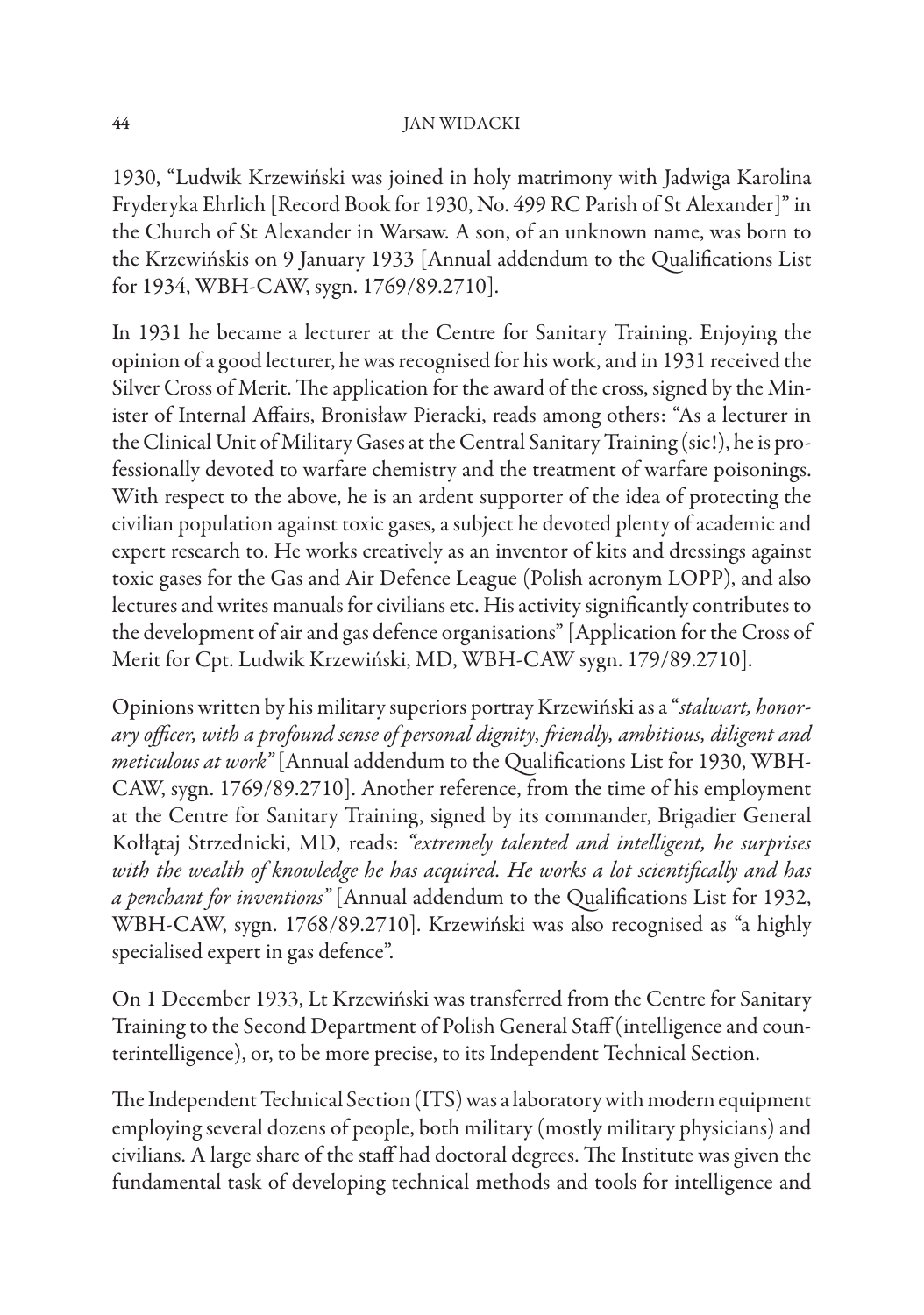counterintelligence purposes. Thus, it designed methods for creating and decoding ciphers, constructed tapping and also counter-tapping devices, created false certifi cation documents, and forged fragments of costumes, such as buttons, of e.g. Soviet military uniforms (Dubicki, 2015; Widacki, 2022; Widacki, 2021b)

Moreover, the ITS conducted studies on bacteriological weapons and toxins used for sabotage and also for the purpose of eliminating individuals. In this scope, it also tested toxins and bacterial strains on living people (Widacki, 2022). One of the Section's tasks was to design methods known today as "reinforced interrogation techniques" including narcoanalysis.

In that Section, Captain Ludwik Krzewiński, MD, stood at the helm of the "medical", that is toxicological, division.

Independent of the work on "injections debilitating the will" and other works at the Independent Technical Section, especially on sedating agents installed in cigarettes, and chemicals immunising the impact of alcohol, Krzewiński continued to work on gas defence, publishing several outreach and instructional works on the subject. He published an article entitled "Physicians and gas warfare" (Krzewiński, 1932) in 1932, and "First aid in military gas poisonings" (Krzewiński, 1933) a year later. Already serving in the Second Department, he had his brochure "Ratunku! Gaz!" (literally "Help! Gas!") published by the Main Board of the Polish Red Cross in 1936. In that year the same publisher released his "Wieś polska w obliczu wojny" (literally: "Polish rural areas on the eve of war"), followed by "Tablica toksykologiczna gazów bojowych" (literally: "The toxicological table of military gases") and "Tablica ratownictwa przeciwgazowego" (literally: "The table of anti-gas defence"), both published by Komitet Obrony Przeciwlotniczo-Gazowej Biernej in Warsaw in 1938.

He also conducted various courses and training sessions in defence against gases. In official reports he was entered as "*burdened with major family responsibilities*. *For this reason, he gains extra income by writing articles and working for the Air and Gas Defence League"* (See: Annual Qualification List for 1935, WBH-CAW sygn. 1769/89.2710. K. 84). The Qualification List for 1938 (WBH-CAW sygn. 1769/89.2710) contains an appended note explaining that *"burdened with major family responsibilities, he gains extra income through private medical practice"*. However, it remains unknown what Krzewiński's family duties, other than the maintenance of a wife and son, were. Midway through the 1930s, a captain of the Polish Army with a family to sustain received a relatively high remuneration (400 zloty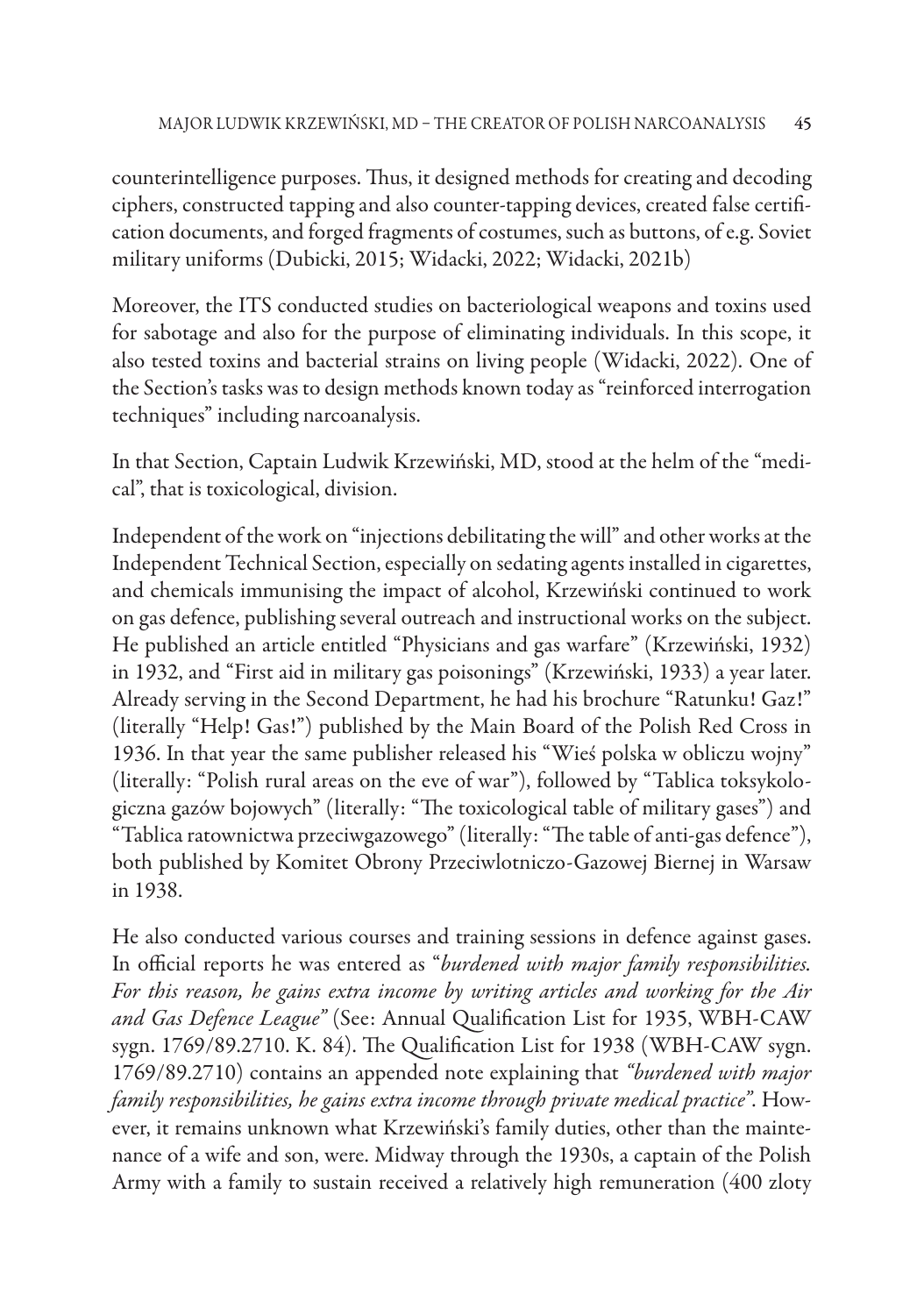+ 105 zloty service bonus), which was on a par with that of a judge in a municipal court, and far higher than the salary of a civil servant with higher education, not to mention the fact that the captain's salary was nearly twice as high as that of a teacher (Mały Rocznik Statystyczny 1935 GUS 1936). Thus, the remuneration of Captain Ludwik Krzewiński, MD, would have been sufficient to maintain a family of three without any extra income.

The opinion of the Chief of the Second Department, Colonel Tadeusz Pełczyński, from 19 November 1935 reads: *"he obtained good results in psychotechnical, physiological, and graphological tests, while the results in the specialist medical field, signifi cant for his work, are poorer (...). Conducting research work in the only technical and research institution of the Second Department of the General Staff , he is developing into an expert hard to replace. He should be used for technical services in intelli*gence" [The Annual Qualification List for 1935, WBH-CAW sygn. 1769/89.2710, k. 84.]. The opinion also records that, besides command of German and Russian in speech and writing, he has made progress in learning French [*ibidem*]. The Annual Qualification List for 1938 reads that Ludwik Krzewiński "*is studying English - tolerable good results".* As his works in "psychotechnical" and "physiological" research are not known, it is hard to ascertain what research was meant. It is known from other sources that the Institute of Mental Hygiene in Warsaw purchased a Darrow photo polygraph from the US in the 1930s (Widacki, 2021a). Not only is there no trace of the use of that expensive device, unique in contemporary Poland, in any of the works of the Institute, but there are even no works on the subjects for which a photo polygraph could have been useful. That may give rise to the suspicion that the Institute of Mental Hygiene purchased the device for the Second Department, or that it was the Second Department that purchased the polygraph pretending to be the Institute, although there is no proof of the above.

The expediency of Krzewiński and his work for the intelligence services is validated by the opinions of the successive heads of the Independent Technical Section of the Second Department of the General Staff, Cpt. Harski and Mjr Harland (the annual qualification lists for 1936 and 1937, WBH-CAW sygn. 1769/89.2710).

In 1937 Krzewiński received the Medal of Independence from the President of the Republic of Poland for his fight for the country's independence before 1919 (Order of the President of the Republic of Poland of 5 August 1937, Monitor Polski Official Gazette of the Republic of Poland 1937, item 294). Apart from that medal, and the Silver Cross of Merit and the "Orlęta" decoration mentioned above, he also received the "Poland for its Defenders" medal (for the war of 1919–20), and the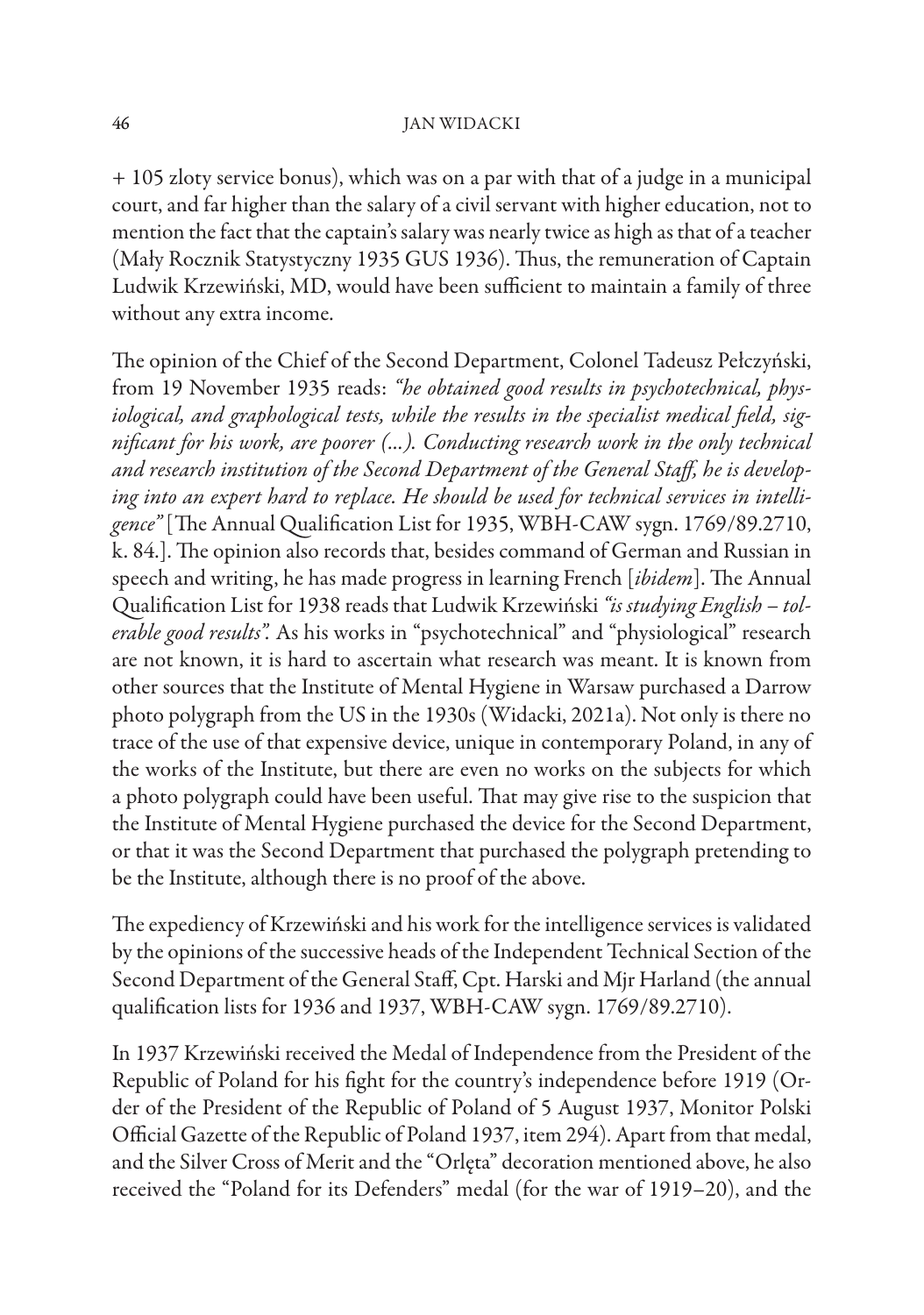Medal of the Decade. Shortly before the outbreak of the Second World War, he was promoted to major.

As Jan Golba testified (minutes from the interrogation of J. Golba on 20 December 1951, files of the Regional Court for the Capital City of Warsaw, sygn. 4038 AP w Warszawie), preparations for the evacuation of the ITS began on 6 or 7 September 1939. Documentation was burned, bacterial strains were destroyed in Lysol baths, some equipment was packed into crates, and the rest was damaged and left. The personnel with their families were ordered to an evacuation train at the Eastern Railway Station. On the night of 7/8 September, the train set off eastwards, to Brześć (Brest). After a few hours' stay in Brześć, the train made for Zdołbunów. From there it went towards Złoczów, but near Krasne it was bombed by German aircraft and could not go any further. The evacuees scattered, some moved in a disorganised manner towards Złoczów, to find a chance train, still working, that took them to Kopyczyńce. Some of the ITS personnel (especially civilians and families) decided to return home on their own. Others, including a group of officers in command with Golba and Krzewiński, went towards Kołomyja, where they hoped that some resistance could be organised. After the Soviet incursion on the night of 18/19 September, a group of ITS officers including Major Krzewiński crossed the Romanian border. Initially, Krzewiński and a handful of other ITS officers stayed in the Vatra Dornei mountain resort near Suceava, from where they were taken to Slatina in Olt County, and later to Drăgășani. There they were separated.

Major Krzewiński and Lieutenant Colonel Gano left for Bucharest, where French visas had been organised by the Polish Embassy. They set forth on the journey on board a ship from Constanța.

In France, Krzewiński was made the head of medical service in the 1st Grenadier Division being formed since September 1939 from the officers and soldiers of the Polish Army defeated in the September campaign, and now breaking through to France mostly via Romania. They were all sent to the training camp in Coëtquidan. The formal order to form the 1st Infantry Division in France was issued by the Commander in Chief General Władysław Sikorski on 13 May 1939. Originally, Colonel Stanisław Maczek was appointed its commander, and at the same time promoted to brigadier general. In January 1940, the division was entrusted to Colonel Bronisław Duch (brigadier general from 3 May 1940) (Smoliński 1965; Biegański 1990). In April 1940 the division was quartered in Lorraine, first near Colombeyles-Belles and later around Lunѐville. In May 1940 the division, composed of 16,000 officers and soldiers, became part of the 20th French Army Corps. As part of that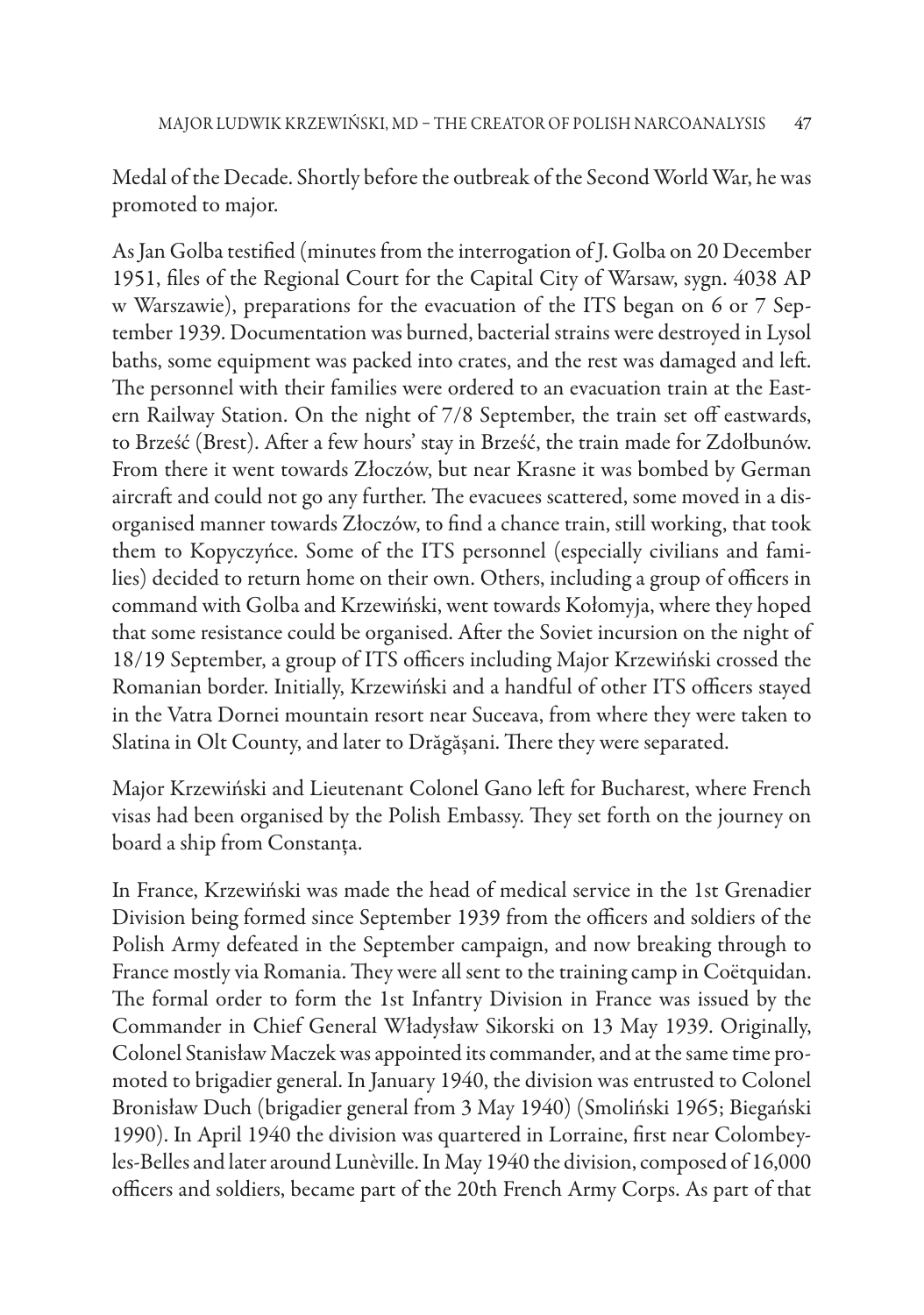unit, the 1st Grenadier Division fought in the French campaign in June 1940. After the Germans broke up the 20th Corps, the division retreated towards the Baccaret Woods near Meriller. There, the remnants of the French corps and the division were surrounded. Their last defensive stand was the area of Neureville. With the French entering parley about the suspension of hostilities, General Bronisław Duch disbanded the division on 21 June 1940, ordering the soldiers to break through to the south of France or to neutral Switzerland. Some actually managed to reach Switzerland, where they were interned until the end of the war, others, including Ludwik Krzewiński, became prisoners of war, while others with General Duch and higher officers of the Second Department (including Stefan Mayer and Jan Golba) managed to reach the UK and the Polish Army reorganised itself there from scratch (idem; Mierzwiński 1990).

The later fate of Krzewiński remained unknown. Unverified gossip spread among Polish officers both in emigration in the UK and, after the war, in Poland. He was rumoured to have escaped from custody or to have been released due to his health condition (Account by J. Golba from the interrogation on 3 January 1952, files of the Regional Court for the Capital City of Warsaw, sygn. IV K 103/53, Archiwum Państwowe w Warszawie, sygn., 4038). Having left the POW camp, he moved southward, to the unoccupied part of France [Lt Col. Golba knew about the story of Major Krzewiński after leaving the POW camp, including the journey from France to reach America via Australia (sic!), and being a Japanese prisoner in the Philippines, from conversations with the friends and acquaintances of them both during and after the war, on the territory of the occupied Germany and in England. Golba mentioned Gen. Duch as one of his interlocutors, from whom he supposedly received that information. (See: Minutes from the interrogation of J. Golba on 3 January 1952, files of the Regional Court for the Capital City of Warsaw, sygn. IV K 103/53, Archiwum Państwowe w Warszawie).

Together with a pharmacist named Bednarz (first name unknown), a Pole he met in the camp in France and who had family in the US, Krzewiński decided to go to the US. In Marseille they managed to board an American ship in the autumn of 1940. It headed for America via Australia. Both during the war and after its conclusion, there were rumours among the soldiers of the Polish Armed Forces in the West that the ship with Bednarz and Krzewiński on board was torpedoed, allegedly near South Africa, and then the two somehow reached Japan or the Philippines, were taken prisoners by the Japanese there, and after the war reached the US, where Krzewiński was believed to have worked in a cosmetics factory, and later developed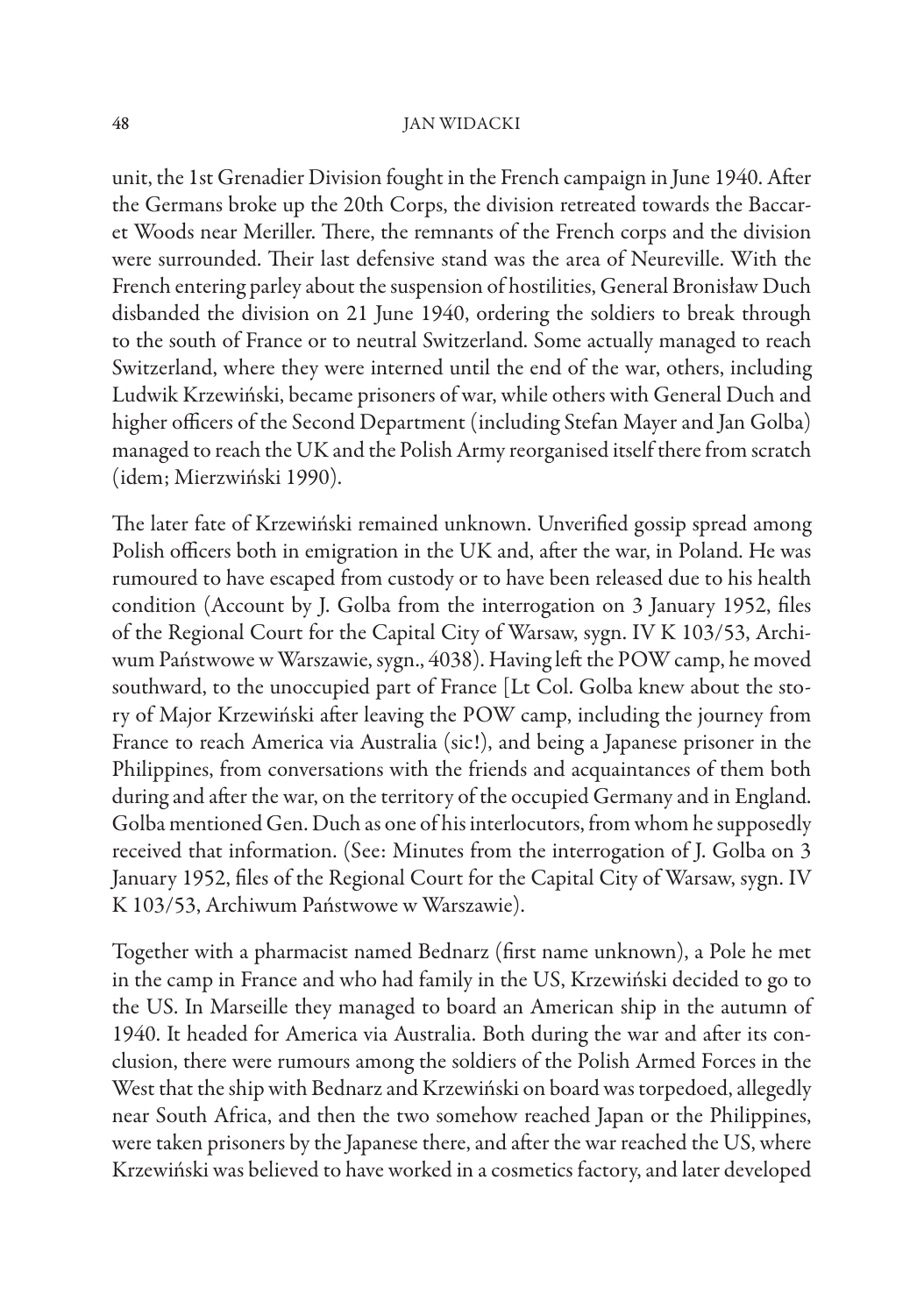his own prosperous cosmetic service in New York.

Conducting an investigation into ITS officers early in the 1950s, the prosecutors of the communist Polish Ministry of Public Security suspected that Krzewiński's contacts with the Japanese after 1941 were an extension of the cooperation conducted by the ITS back in the 1930s (Interrogation of J. Golba on 3 January 1952, files of the Regional Court for the Capital City of Warsaw, sygn. IV K 103/53, Archiwum Państwowe w Warszawie, sygn., k. 42). Other than the validation of the fact that the Pole planned to leave for Japan in December 1939, there is nothing to confirm that conjecture. It was not even found whether the journey was planned before September 1939 or only after Krzewiński reached France in the autumn of 1939. The latter is however less probable, just for the reason that, while in the army in France, Krzewiński was not assigned to intelligence services but was the head of medical services in a regular frontline unit.

Based on unverified gossip, Krzewiński is believed to have become a Japanese prisoner in the Philippines. However, as Japan was not at war with Poland, and, moreover, the Polish and Japanese intelligence services cooperated during the war (Pałasz-Rutkowska 1995), Ludwik Krzewiński was not treated as a prisoner of war but as an internee. Allegedly, being a physician, he treated American prisoners of war in the camp, where he stayed until Americans liberated the Philippines in January 1945, when he left for the United States.

It remains unclear when Krzewiński finally reached the United States. Either it was on 12 March 1945 from Canada, as suggested by the records of United States Border Crossings from Canada, or, which is more probable, he arrived in San Francisco from Manila on 15 May 1945. According to the records on that file, entering the US, Ludwik Krzewiński declared that he wanted to reach New York, and defined his intention concerning the stay as "to remain permanently". He also gave Manila in the Philippines as his last permanent address.

Unverified rumours among his friends from the time of military service spoke of Krzewiński finding employment in a company producing cosmetics in New York, and then supposedly running a beauty parlour. Anyway, there was a general conviction that he coped very well.

American documents add "Kerstyn" before the family name "Krzewiński" making him Ludwik Kerstyn Krzewiński. His true fate after the defeat of France in 1940 can be gleaned from a memo of an officer of the War Department's Military Intel-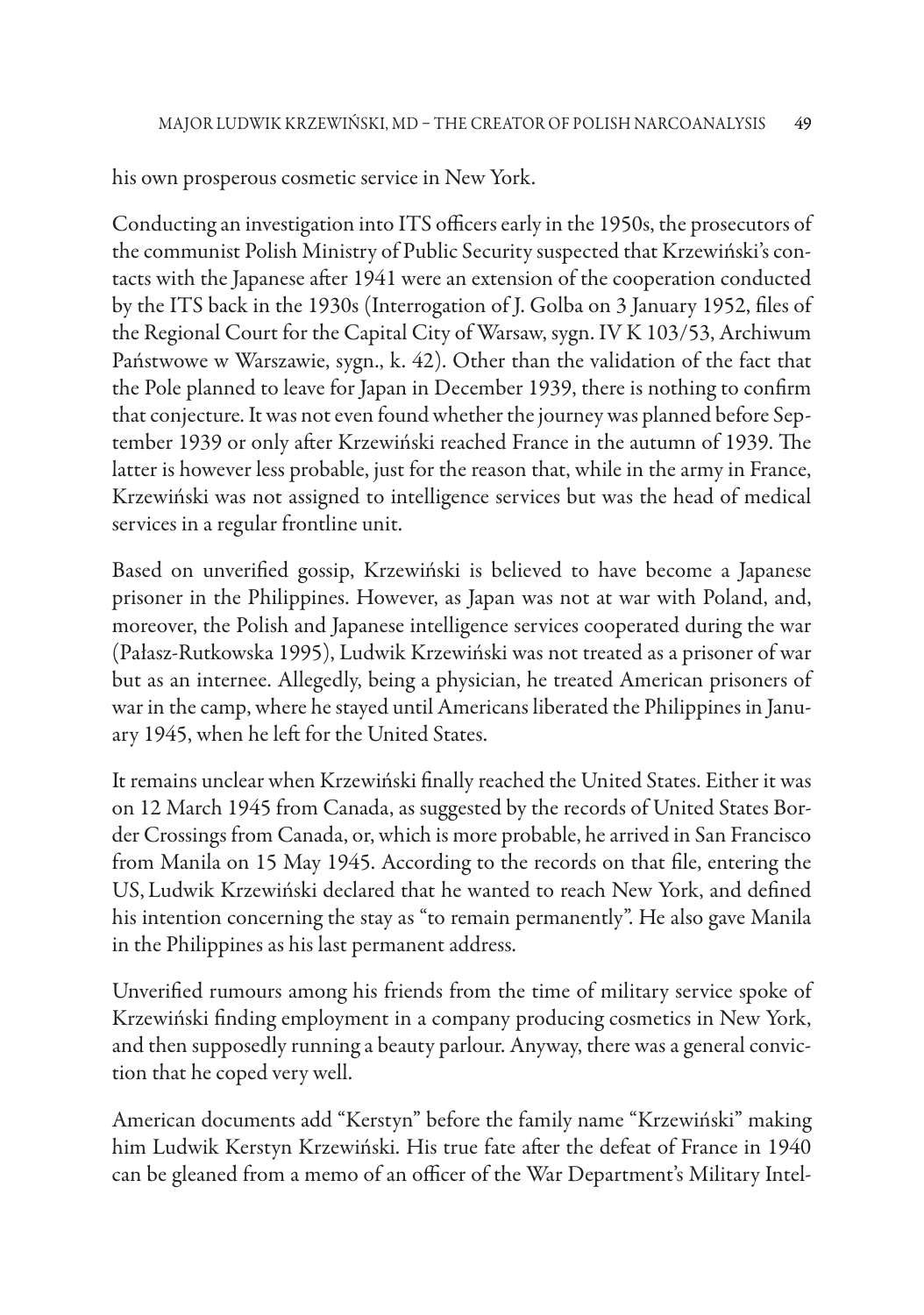ligence Service, Lt. Col. R.W. Weaver from 1st July 1945. It seems that, from the moment of his arrival in the US, the Pole remained within the realm of interest of the US military intelligence services. The said memo was drafted slightly more than a month after his arrival in the US, and must have required personal contact with an officer of the American intelligence service. Two weeks before, on 14 June 1945, Krzewiński was interrogated by the Military Intelligence Service (Carus, 2017). The subject of the interview was Polish research on biological (bacteriological) weapons conducted before 1939 as well as the know-how of the Polish intelligence services about such weapons in the USSR, Germany, and Japan. It remains unknown whether these were the only contacts of Krzewiński with the American intelligence service, and whether the Americans were only interested in biological and chemical weaponry, or whether he was also questioned [about narcoanalysis and Polish experience with it prior to 1939].

Thanks to the interest of the Military Intelligence Service in Ludwik Krzewiński, we can learn about his true journey after becoming a German prisoner of war after the defeat of France in 1940. The aforementioned memo states that Krzewiński fled the POW camp in France and reached the part of France unoccupied by Germans, and in Marseille boarded a ship going to Indochina, which at the time was French. He reached Saigon after its capture by the Japanese, and left the city with his assistant (Bednarz?) to reach Manila on 22 November 1941. There he was waiting for transport to the US. However, the Japanese attacked Pearl Harbour in the meantime. It was then that Krzewiński volunteered as a medical officer eager to provide services to the American authorities. Yet, due to his command of English, still poor at the time, he could only be enlisted in the Quartermaster Corps as a lorry driver shuttling American soldiers. After the Philippines were captured by the Japanese, Krzewiński was interned (although he was not a prisoner of war as Poland was not at war with Japan) in Santa Tomas, where he became Assistant Chief Medical Officer in the POW camp, and later the Chief Medical Officer in POW camp Cabanatuan. After the liberation of the Philippines by the Americans he was, as the author of the memo put it, "returned to the U.S. by our authorities", which may mean American intelligence.

According to his obituary, Major Ludwik Kerstyn Krzewiński died on 12 March 1971 in New York, leaving behind his wife Renee and son Richard [Daily News, New York City, 14 March.]. The fate of his family who stayed in Poland remains unknown.